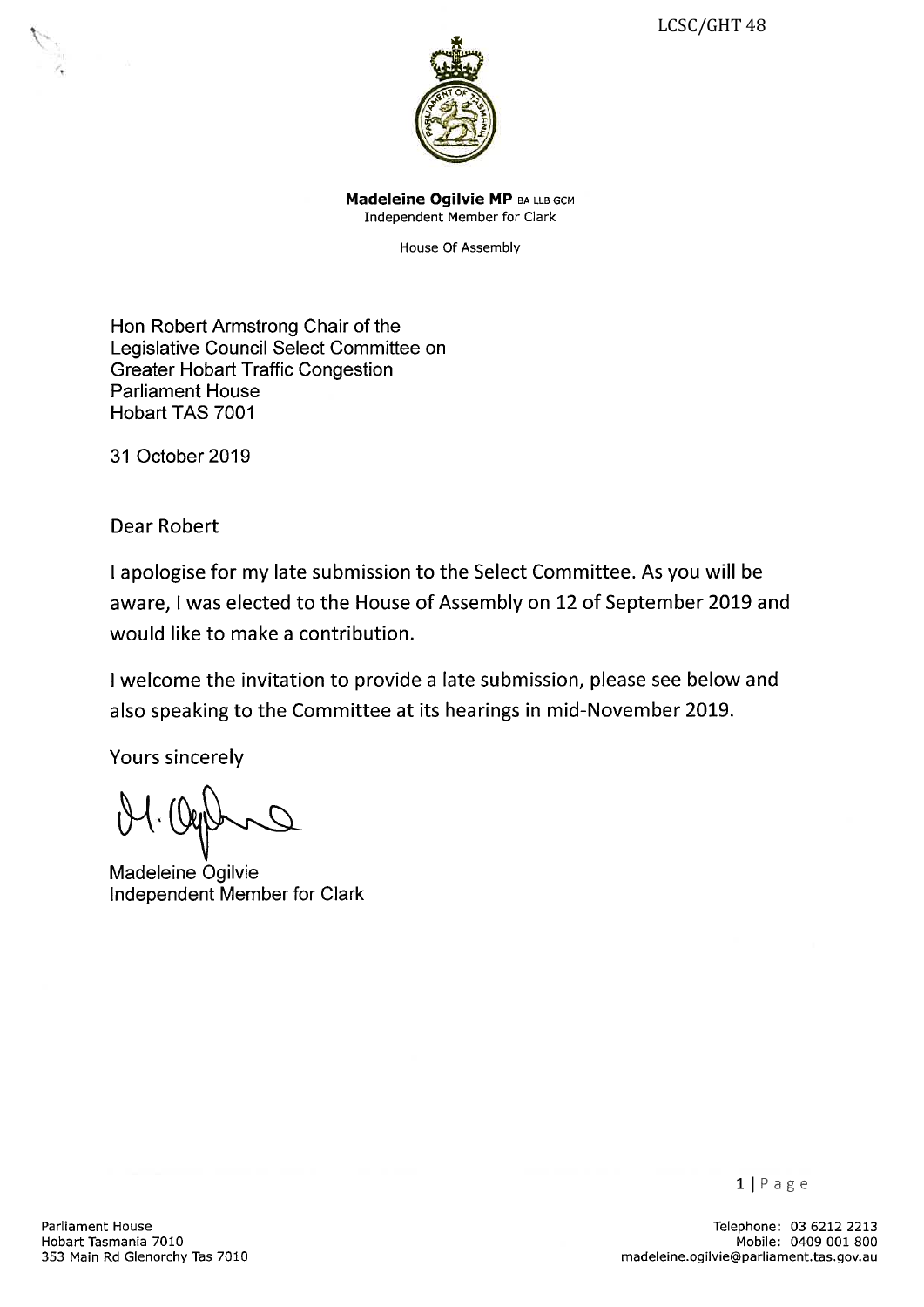# Submission to Legislative Council Select Committee on

 $\mathcal{P}$ 

# Greater Hobart Traffic Congestion Committee on 31 October 2019

Hobart traffic congestion has become an issue of primary concern for many residents, businesses and commuters in the greater Hobart area.

Many of my constituents have contacted me to ensure a long term solution is identified and put into place to alleviate this frustrating problem.

A fully integrated roads and transport approach is clearly needed. I note funds are available currently through the Hobart City Deal, infrastructure funding. State Government and through Local Government sources. I have set out below some of the key issues affecting Hobart commuters and transport users that ought to be the focus of action. I hope to be able to give evidence in person.

I note also of course that major infrastructure works are also needed to improve traffic and transport not just for Hobart but also for the adjoining areas of the Huon, Clarence and Glenorchy.

it is clear that a long term strategic plan for roads, traffic and transport infrastructure and resources is required. Many of my constituents have raised with me the need for a strategic approach to this issue that address the perceived 'piecemeal' approach to traffic and transport challenges which comes from the involvement of multiple layers of government, with multiple funding inputs.

I ask the committee to consider recommending the urgent and immediate formation of an entity with the capability, competence and authority to deliver a single point of contact, management and leadership for roads, traffic and transport improvement. I note other States have adopted a similar approach.

# Key areas for consideration

# Economic benefits of taking action

- . Setting out the business case for improved transport options, including long range investment in roads improvements.
- Identifying the productivity benefits to small business, tradespeople, truck and delivery drivers, bus users, families and commuters of improved roads and other transport options.

### Roads infrastructure

- . Use of small tunnels to alleviate traffic pinch points
- Large tunnels for cross city traffic .
- Clearways and traffic flow management .